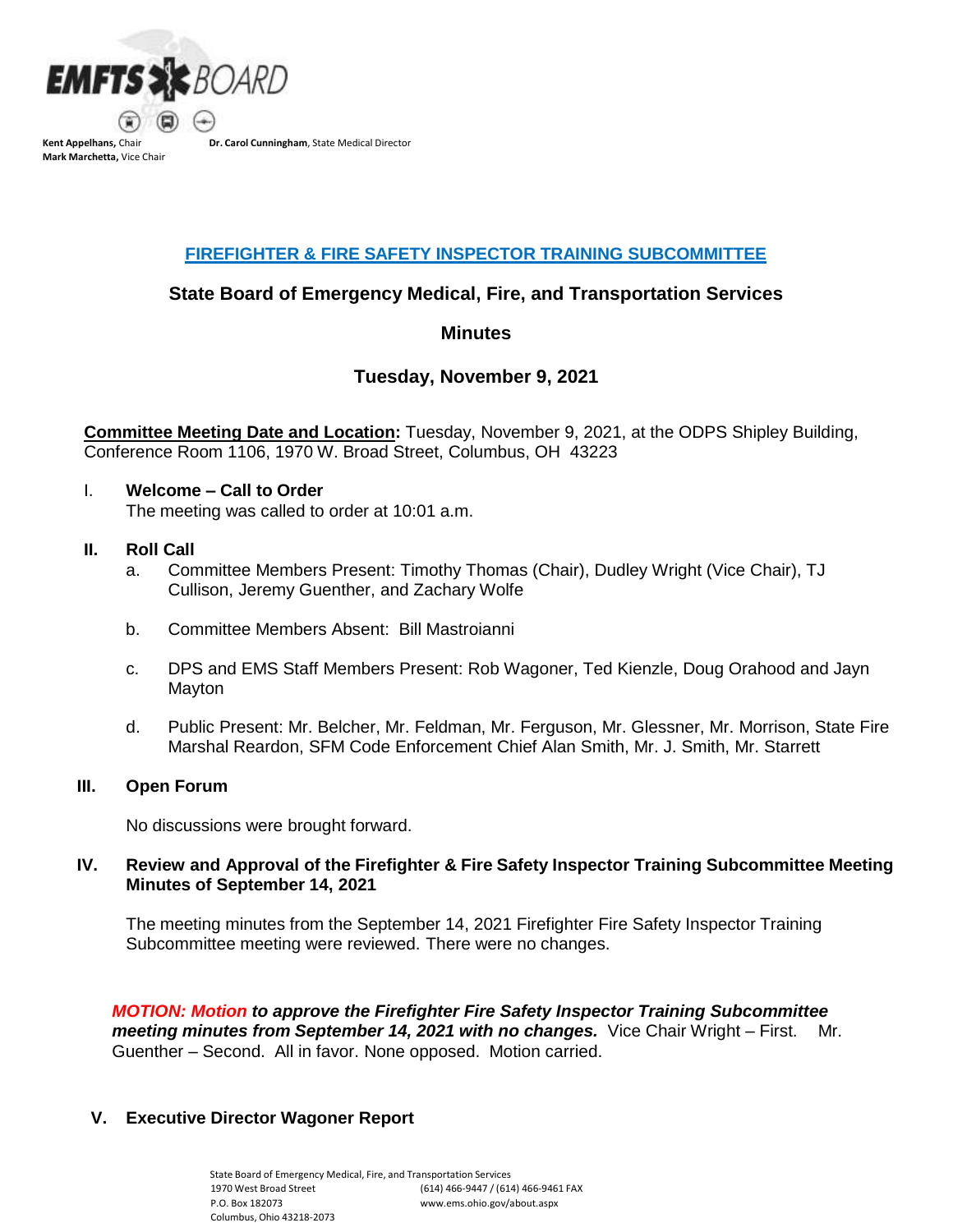Executive Director Wagoner welcomed State Fire Marshal Reardon to the Committee. The Division of EMS is working closely with the State Fire Marshal's office on the upcoming Hall of Fame awards. Everyone concerned is looking forward to this exciting event later next spring.

Chief Burke resigned as Fire and EMS Chief of Education and Training. The posting for his position closed on November 4, 2021.

Executive Director Wagoner provided an update on the work that continues in evaluating NFPA 1041 in terms of Instructor I and II levels of certification. While the Division of EMS has been working feverishly, this project will take a slow and methodical path forward. First, breaking apart the rules to deal with the certification of Instructor I and II, as well as those who currently have Instructor credentials, is complex. In addition, there are procedural requirements which require particular focus. Mr. Joe Kirk and Ms. Beverly Cooper are working closely with the DEMS staff, which continues to make progress.

Due to a recent unauthorized access event in the State's printers, all the printing at multiple agencies was brought to a standstill. While this did not affect the Division of EMS directly, it led to the formation of a plan to replace the printing and mailing of certification credentials with electronic certifications. The ODPS IT department is currently reviewing this plan, which has several interesting features. The credentials can be sorted and printed on a local printer by an individual or by an agency. Such individual or agency may want to print a list of all their certified personnel, or to sort that information by data elements, such as expiration dates, CE requirements, etc. In addition, a QR code could provide a prospective employer with a past record of the certification holder, allowing immediate verification of credentials. This will make it more convenient to immediately verify credentials. Executive Director Wagoner asked for questions on this process.

There was a question as to whether the new system will be able to notify those departments with which a certificate holder claims affiliation. Executive Director Wagoner advised he would take that question to the IT department to check on whether this can be implemented.

*ACTION: Take question to IT department: will the system be able to identify those departments a firefighter has listed as being associated with as part of the electronic certification process? Assigned to Executive Director Wagoner.*

Another affiliation question was, "how will the primary and secondary associations be identified, especially if there is more than one secondary association?" Executive Director Wagoner answered that there will only be one primary and one secondary association, and an unlimited number of associations beyond that.

The final topic of Executive Director Wagoner's report was regarding the Senate Bill 21 (Stroke Bill). He reminded the committee that the last round of review of guidelines are due back November 15. The EMFTS Board will review the final guidelines for approval during their December 15 meeting. By law, those guidelines must be published on the Division of EMS website on December 20. By March 20, 2022 every EMS agency in the state and the medical directors are required to update their acute stroke guidelines and submit a copy of this update to the Division of EMS, which is required by Senate Bill 21 to post on its website.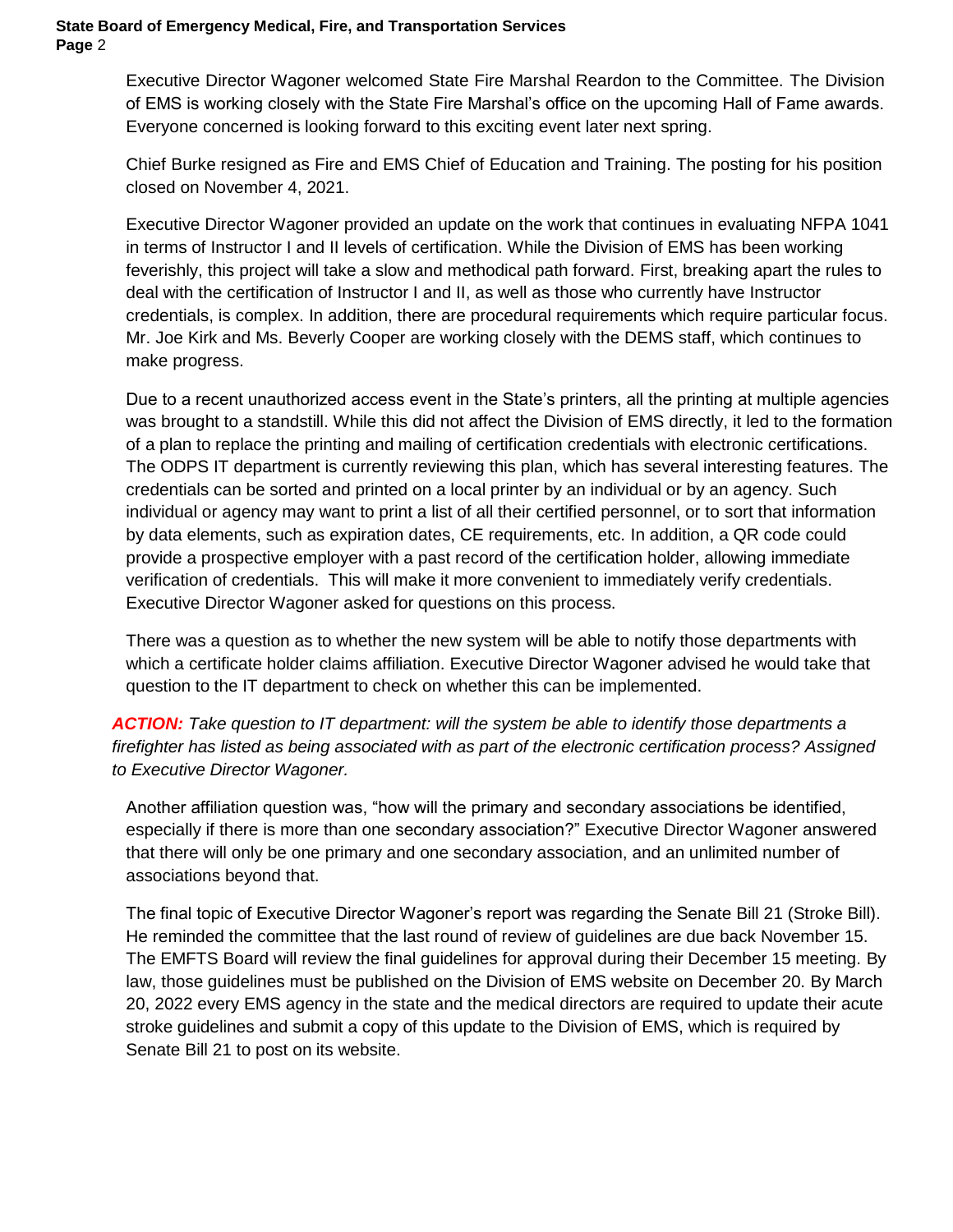## **VI. State Fire Marshal Report**

Mr. Jack Smith gave the floor to Fire Marshal Reardon. Marshal Reardon provided details on the revamped Ohio Fire Service Hall of Fame and Fire Awards program. The categories and the nature of the awards remain the same, but the event itself will be a higher profile event. The biggest changes are the venue and the presentation, with the event moving to the Center of Science and Industry (COSI) ballroom. The presentation will include videotaping of all the awardees, where they tell their own story. The larger venue will allow more people from the recipients' communities to attend. COSI's proximity to the State House will hopefully encourage more legislators to attend.

Marshal Reardon reported that the State Fire Marshal's office recently submitted to the Office of Budget and Management a 30.2 million dollar capital improvement plan for the marshal's office and the fire academy. Legislation approval will be required, as it will be the biggest investment that the facility has seen since it was built in the 1970's. There is also some funding available to use. Marshal Reardon acknowledged Chief Smith and his team, who creatively put together a list of twelve different projects to submit.

Proposed fireworks legislation was not passed by the Ohio General Assembly in 2020. This meant that in January fireworks legislation negotiations started all over again. Marshal Reardon recounted the many months it took to conclude the negotiations and procedural aspects of the final fireworks bill, signed by Governor DeWine in early November, 2021. Marshal Reardon shared some of the incidents that firefighters dealt with while enforcing fireworks restrictions during the course of the summer. In spite of fire hazards, the hobbyists and fireworks industries are well funded and well organized. Code Enforcement Chief Smith related that there was significant enforcement of the code against illegal fireworks during the week of the  $4<sup>th</sup>$  of July. During that time period there were 34 burn reports.

Marshal Reardon reported that the COVID pandemic has changed the way courses are being taught at the fire academy. During COVID so far, the academy has graduated four firefighter and EMT classes. The change to online courses necessitated by COVID has been very popular, especially with the volunteer community. They typically do not have the time to come to the academy. Hybrid courses have also been developed where students do some classwork online, then come to the academy for the rest of the training. These online options will continue.

The Fire Marshal's Office and the Division of EMS are directing attention to the condition of recruitment and retention in the volunteer firefighter field. With an average age of 55, volunteer firefighters are leaving fire departments quickly, and they are not getting replaced. This trend is concerning for the future of the many smaller communities which depend on volunteers.

As there were no additional questions for Marshal Reardon, he concluded his report.

## **VII. Ohio Fire Organizations Reports**

## **Ohio Society of Fire Service Instructors (OSFSI)**

As Mr. Linn was not in attendance, Mr. Belcher presented the OSFSI report. The Ohio Society of Fire Service Instructors will be returning to the National Fire Academy for the Ohio Weekend in 2022. The dates for the event are June 25 and 26. More details will be provided as they are determined.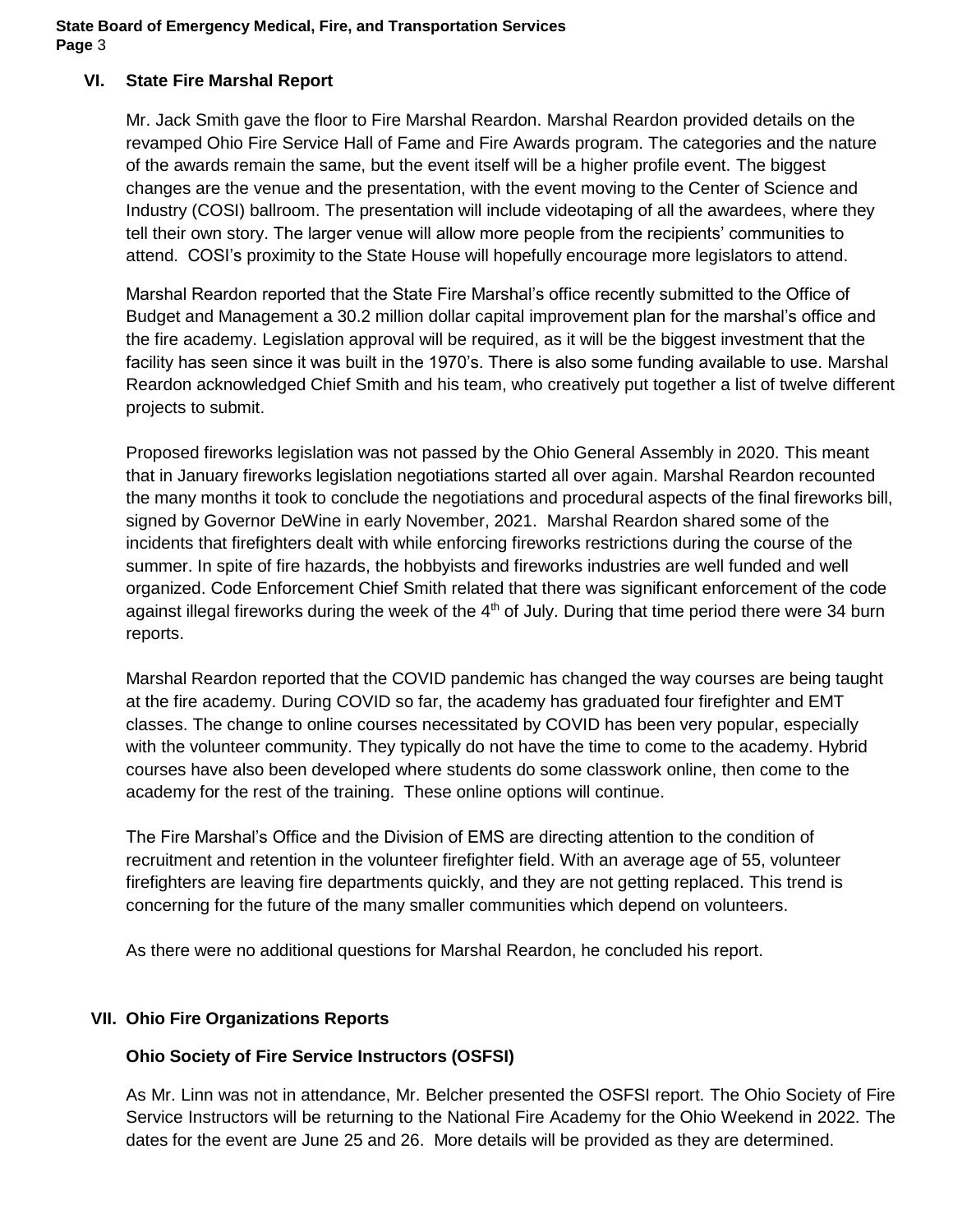#### **Other**

There were no other reports.

## **VIII. DEMS Fire Education Report**

# **Ohio Hall of Fame Fire Service & Ohio Fire Awards**

The votes for the recipients of the Ohio Hall of Fame awards will take place at the end of the meeting.

# **IX. Old Business: Volunteer Firefighter**

Mr. Kienzle remarked that there has been nothing to add to the topic of volunteer firefighter since the last meeting. Executive Director Wagoner stated that the Division of EMS was originally scheduled to give a presentation at the FCA conference in Lima, Ohio. When the conference was changed from a two-day conference to a one-day conference, the Division of EMS' presentation was removed. It is expected that the Division will be working with them in the future. Marshal Reardon heard the FCA reduced their conference in order to change their focus from volunteer firefighters to combined certifications.

Mr. Jack Smith added that he attended the North American Fire Training Directors conference, which is the Canadian and national fire training trade association. They discussed the initiative by the National Fire Protection Association (NFPA) to draw a distinction between Ohio's exterior fire ground support firefighter versus FFI training which allows firefighters to go into a live fire environment. Although there has not been any additional progress on the matter to date, that initiative is still alive and in committee.

## **X. New Business**

## **Unaffiliated Firefighter**

Mr. Kienzle brought the committee's attention to a dilemma that occurs when an unaffiliated firefighter's renewal certification CEs are audited by the State of Ohio. As they have no fire chief of firefighter program director affiliation to sign off on the CEs, they are at a serious disadvantage in passing the audit. The number of unaffiliated firefighters in Ohio numbers over 3,000. Mr. Kienzle posed the question, "Is there any way that an unaffiliated firefighter would be able to utilize a charter or Commission on Accreditation for Pre-Hospital Continuing Education (CAPCE) certified website?"

Chair Thomas posed the question of whether the solution lies in something that already exists, such as connecting them with certified training centers already in existence, at the time they are due to be certified; or does something new need to be developed, such as creating a refresher class for the non-affiliated.

In the ensuing discussion, numerous concerns regarding the unaffiliated firefighters were identified. With a critical shortage of volunteer firefighters, would the unaffiliated firefighters be likely candidates to step into the volunteer role? Are they still competent if they are only renewing their certifications without remaining active? Executive Director Wagoner summed up the problem by asking, "What is in the best interest of the safety of the firefighters and the public they serve? How do we accomplish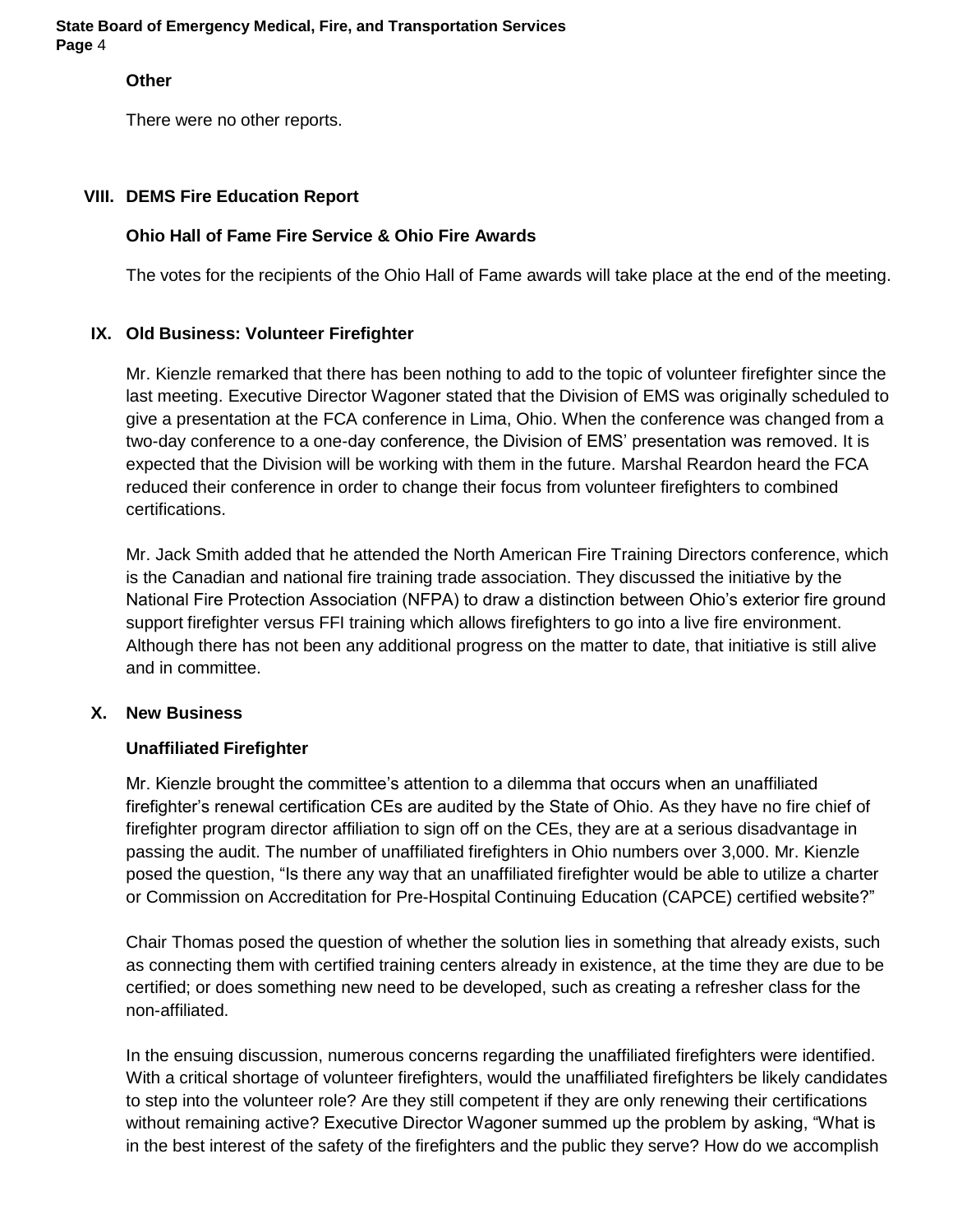that while stopping a hemorrhage of firefighters now and prevent a problem ten years from now?" Chief Thomas felt that the discussion presented interesting avenues to pursue, and an action item to continue researching the issue was created.

*Action Item: Continue to look into the data of the 3,000 unaffiliated firefighters for opportunities to pursue regarding recruitment and retention, and CE options for VFF: certified training centers and other options. Assigned to Division of EMS staff.*

# **XI. Jack Smith Ohio Fire Academy Fire Safety Inspector Practical Skill Changes**

Mr. Jack Smith and Chief Adam Smith of the Ohio Fire Academy reported that they have seen a trend in calls from fire departments as well as the communities in which they serve. These callers complain of inconsistencies in code enforcement by Fire Safety Inspectors. After careful consideration, they believe that these inconsistencies stem from problems in the testing process of the Fire Safety Inspector courses.

First, a lack of an answer key creates inconsistencies in what charters are accepting as answers for practical skills, causing a wild west atmosphere across the state. There are new inspectors that are shutting down businesses because of a lack of knowledge in using the enforcement tool. Mr. Orahood asked to clarify if they were only referring to just the grading of the practical skills, and not any issues with the written test. Mr. Jack Smith and Chief Adam Smith responded that it is actually both areas, in the writing and grading of the tests. As examples in the written exam, they felt the open book portion of the written exam is completely redundant. The test could be only closed book, and the fire code portion which is currently the open book, could become part of the practical skills.

Executive Director Wagoner compared an answer key for grading with a scoring rubric. In a scoring rubric, if there are multiple violations in a picture, each violation is worth a certain percent. If there are five violations and the student finds three, that is 60%.

The last concern was that some calculations are difficult, if not impossible to figure because some of the information is not complete. Therefore, the evaluators are finding themselves adding information, which could be crossing the line into coaching or contaminating the testing process. Giving the students the actual measurements would teach them how to calculate those areas.

It was agreed that assuring competence might require a major overhaul of the test design. The first step is to put together a committee and figure out where the problems are. All feedback must be evaluated, and there must be a single fix for everybody.

ACTION ITEM: *Put together a committee and look into the issues discussed regarding code enforcement, JPR skills. Assigned to Mr. Kienzle.*

ACTION ITEM: *Send an email to the charters that teach the fire inspector and get some feedback on the plusses and minuses of the JPRs. Assigned to Mr. Kienzle.*

# **XII. Review the proposed amendments to Chapter 4765-23 rules, to be filed with JCARR**

Ms. Cooper sent three fire rule packets to the committee members, in order to apprise them of what the Division of EMS is doing in the fire rules. All of the fire rule chapters are due for their five-year review. Those will be filed before October 1, 2022. Ms. Cooper stated that a couple of rules are